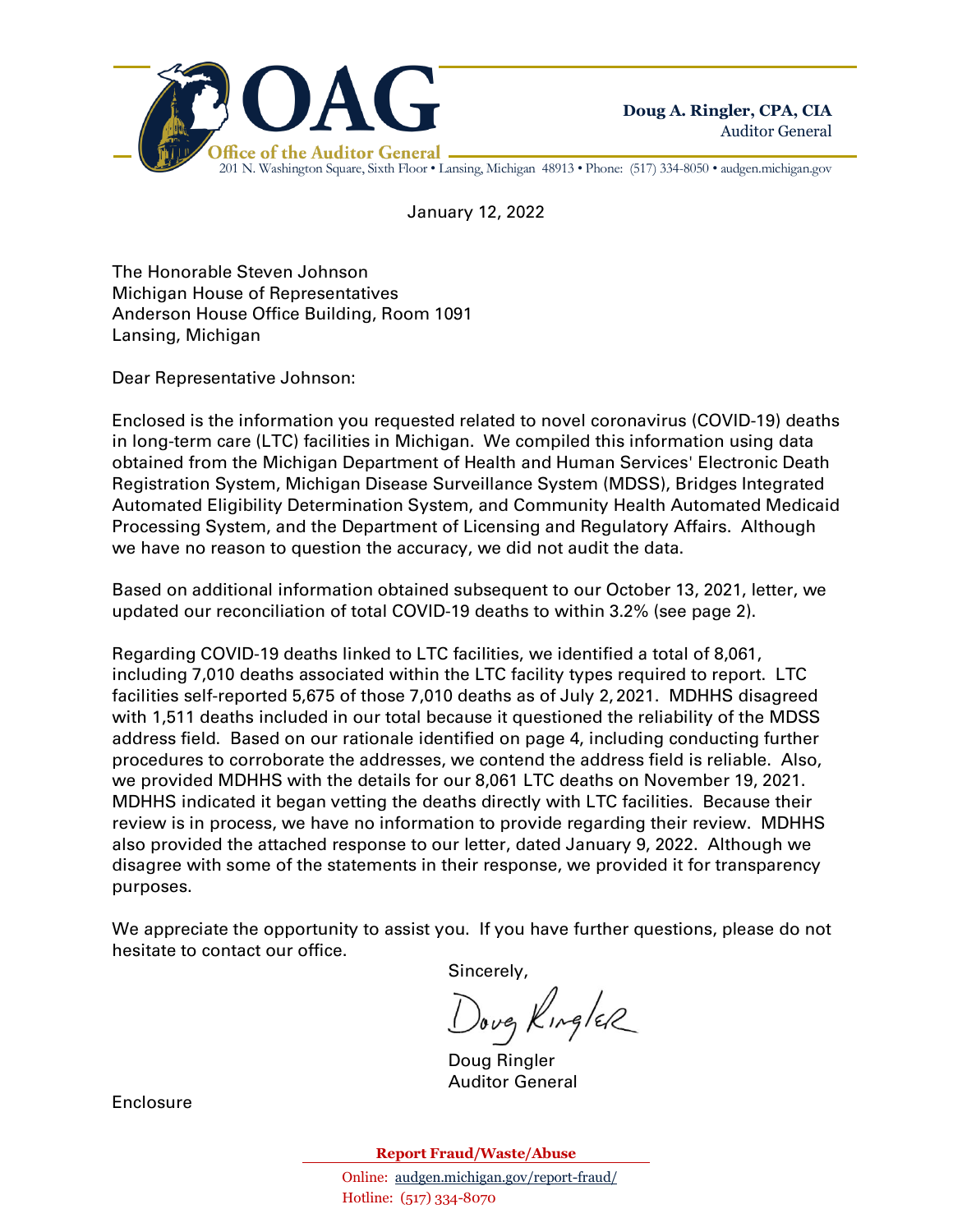

# **Background**

The novel coronavirus\* (COVID-19) is a respiratory disease caused by the SARS-CoV-2 virus. The World Health Organization (WHO) first learned of this new virus on December 31, 2019. On March 10, 2020, the Michigan Department of Health and Human Services (MDHHS) identified the first two presumptive-positive cases of COVID-19 in Michigan.

The WHO defined a COVID-19 death, for surveillance purposes, as:

- A death resulting from a clinically compatible illness, in a confirmed or probable\* COVID-19 case\*, unless there is a clear alternative cause of death that cannot be related to COVID disease (e.g., trauma).
- There should be no period of complete recovery from COVID-19 between illness and death.

Using the WHO definition, the Centers for Disease Control and Prevention (CDC) developed detailed COVID-19 case surveillance\* definitions to set national uniform criteria for public health surveillance\*, including clinical conditions for determining whether COVID-19 played a role in the cause of death.

Beginning April 15, 2020, executive orders, epidemic orders, and MDHHS guidance required certain long-term care (LTC) facilities\* to report to MDHHS all presumed positive COVID-19 cases and deaths retroactive to January 1, 2020. The following table summarizes Michigan's population of LTC facilities open at any time during the period January 1, 2020 through July 29, 2021 and whether they were required to report (see Exhibit 1 on page 8 for more detailed information):

| <b>LTC Facility Type</b>                                            | Total Number of<br><b>Facilities</b> |
|---------------------------------------------------------------------|--------------------------------------|
| <b>Required to Report:</b>                                          |                                      |
| Licensed nursing home/skilled nursing facilities* (SNFs)            | 451                                  |
| Licensed home for the aged (HFA) facilities*                        | 316                                  |
| Adult foster care facilities* licensed for 13 or more beds (AFC-13) | 626                                  |
| Assisted living facilities*                                         | n/a                                  |
| Total                                                               | 1,393                                |
| <b>Not Required to Report:</b>                                      |                                      |
| Adult foster care facilities licensed for 12 or fewer beds (AFC-12) | 4,055                                |
| <b>Exempt HFA facilities</b>                                        | 206                                  |
| Hospice only SNF                                                    | 8                                    |
| Total                                                               | 4.269                                |

*\* See glossary at end of letter for definition.*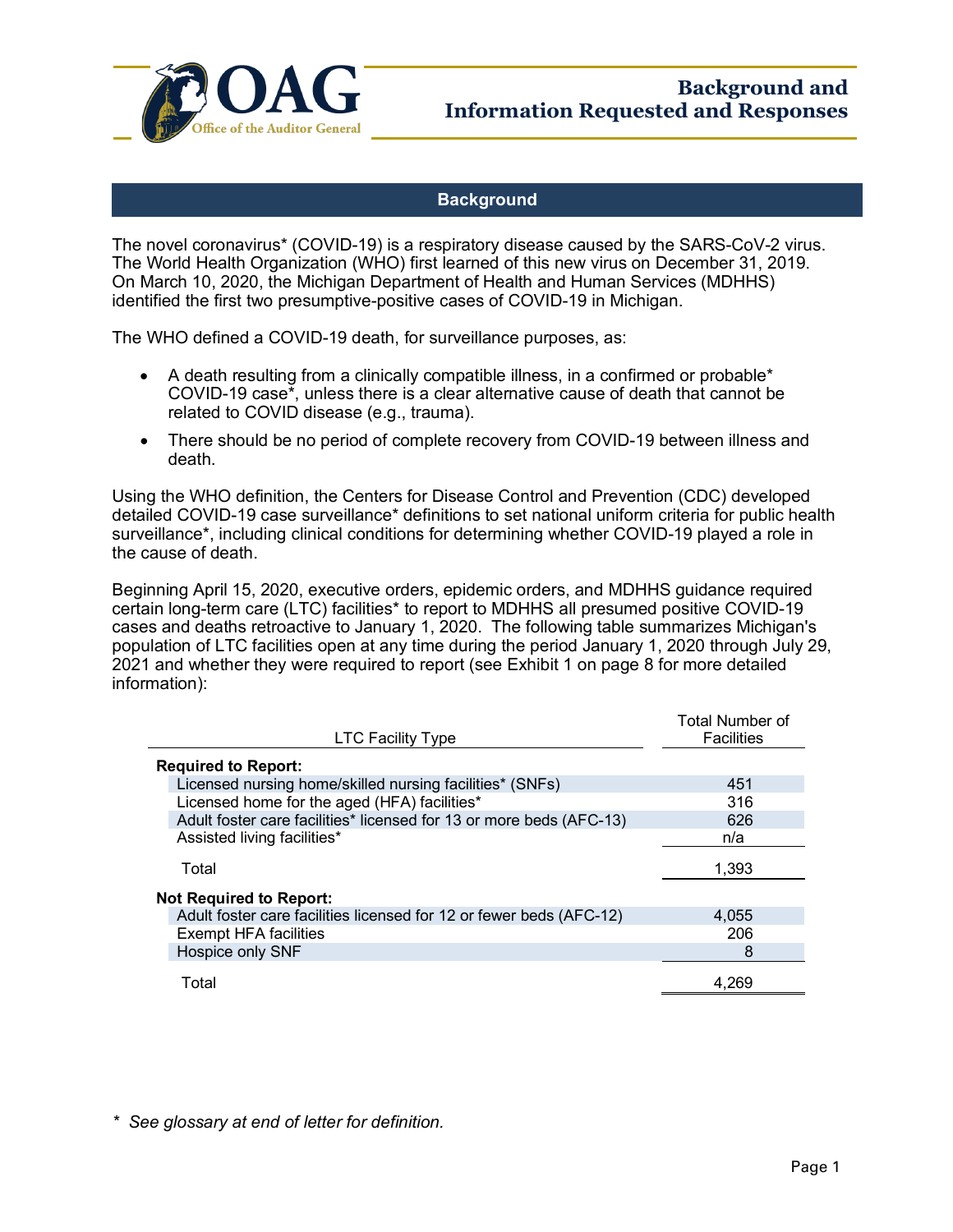## **Information Requested and Responses**

## **1. A comprehensive review of all death records to see if nursing homes are correctly self-reporting their death numbers.**

We analyzed death certificate data from Michigan's Electronic Death Registration System\* (EDRS) and COVID-19 case and death data from the Michigan Disease Surveillance System\* (MDSS) and reconciled the total COVID-19 deaths reported on Michigan's Coronavirus Dashboard as of July 2, 2021 (January 1, 2020 through July 2, 2021), as follows:

| OAG Reconciliation of Total COVID-19 Deaths (UPDATED)<br>(January 1, 2020 through July 2, 2021)                                                                                                   |                         |
|---------------------------------------------------------------------------------------------------------------------------------------------------------------------------------------------------|-------------------------|
| MDHHS:<br>Unduplicated COVID-19 deaths (confirmed and probable), per Coronavirus<br>Dashboard $(1)$                                                                                               | 20,906                  |
| OAG:<br>Unduplicated COVID-19 deaths (confirmed [C1] and probable $[P1]^{(2)}$ ,<br>identified in MDSS(1)<br>Additional COVID-19 deaths (C2-C4, P2) <sup>(2)(3)</sup><br>Subtotal COVID-19 deaths | 20.789<br>788<br>21.577 |
| Total number of additional COVID-19 deaths                                                                                                                                                        | 671                     |
| Percentage of additional COVID-19 deaths                                                                                                                                                          | 3.2%                    |

 $<sup>(1)</sup>$  Net of 155 instances in which two or more Investigation IDs in MDSS had the same first</sup> name, last name, and date of birth and were identified as a COVID-19 death.

(2) See Exhibit 2 on page 9.

(3) Via combinations of data from MDSS and EDRS, we identified 788 death certificate records not cited as COVID-19 deaths in MDSS, which met the CDC COVID-19 death surveillance definitions.

*\* See glossary at end of letter for definition.*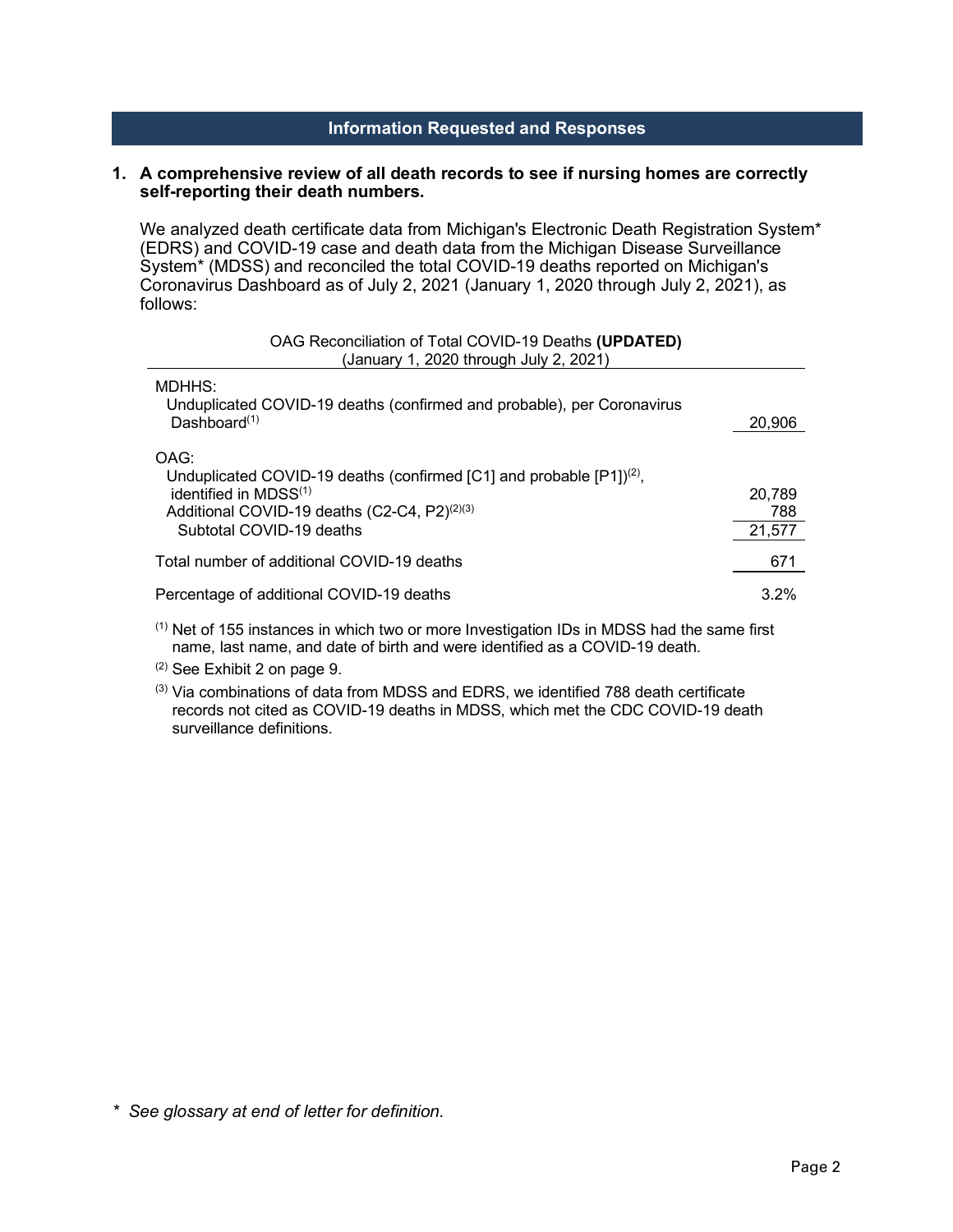## **2. A proper accounting of all LTC facility deaths to include homes for the aged and adult foster care facilities.**

We identified 8,061 total COVID-19 deaths linked to a LTC facility. Our analysis, by LTC facility types required to report to MDHHS and not required to report to MDHHS, and by LTC facility type is as follows:

|                                        |               | OAG Identified COVID-19 Deaths |                |       |          |                    |
|----------------------------------------|---------------|--------------------------------|----------------|-------|----------|--------------------|
|                                        | Self-Reported | Confirmed                      |                |       |          |                    |
|                                        | COVID-19      | and                            |                |       |          |                    |
| <b>LTC Facility Type</b>               | Deaths        | Probable <sup>(1)</sup>        | $A1^{(2)}$     | Total |          | <b>Differences</b> |
| <b>Required to Report:</b>             |               |                                |                |       |          |                    |
| <b>SNFs</b>                            | 4,216         | 5,153                          | 100            | 5,253 | (1,037)  | (19.7%)            |
| <b>HFA</b> facilities                  | 933           | 910                            | 14             | 924   | 9        | 1.0%               |
| <b>AFC-13</b>                          | 526           | 590                            | 8              | 598   | (72)     | $(12.0\%)$         |
| Other $(3)$                            | n/a           | 228                            |                | 235   | (235)    | n/a                |
| Assisted living                        |               |                                |                |       |          |                    |
| facilities <sup>(4)</sup>              | n/a           | n/a                            | n/a            | n/a   | n/a      | n/a                |
| Total                                  | 5,675         | 6,881                          | 129            | 7,010 | (1, 335) | $(19.0\%)$         |
|                                        |               |                                |                |       |          |                    |
| Undetermined:                          |               |                                |                |       |          |                    |
| Uncertain facility type <sup>(5)</sup> | n/a           | 127                            |                | 128   | 128)     | (100.0)%           |
| Total                                  | n/a           | 127                            |                | 128   | (128)    | (100.0)%           |
|                                        |               |                                |                |       |          |                    |
| <b>Not Required to Report:</b>         |               |                                |                |       |          |                    |
| $AFC-12$                               | n/a           | 392                            | $\overline{4}$ | 396   | (396)    | $(100.0)\%$        |
| Exempt HFA facilities $(6)$            | n/a           | 506                            | 10             | 516   | (516)    | (100.0)%           |
| Hospice only SNFs                      | n/a           | 11                             | $\Omega$       | 11    | (11)     | (100.0)%           |
| Total                                  | n/a           | 909                            | 14             | 923   | (923)    | (100.0)%           |
|                                        |               |                                |                |       |          |                    |
| <b>TOTAL</b>                           | 5,675         | 7,917                          | 144            | 8,061 | (2,386)  | (29.6%)            |

 $<sup>(1)</sup>$  Includes confirmed (C1-C4) and probable (P1-P2) COVID-19 deaths (see Exhibit 2 on page 9)</sup>

(2) Death certificate identified COVID-19; however, the decedent had only negative COVID-19 test result(s). Due to the negative test result(s), the death is not counted for surveillance reporting purposes.

 $<sup>(3)</sup>$  Could not determine specific facility type due to same name and/or address for multiple facility types.</sup>

(4) MDHHS did not obtain any data from these facilities and eliminated the COVID-19 death reporting requirement for these facilities in October 2020. Because these facilities are not required to be licensed, we could not identify a complete listing of them and, therefore, did not include them in our review.

<sup>(5)</sup> Could not distinguish between facility required to report and facility not required to report due to same name and/or address.

(6) HFA facilities that met requirements and were approved to be exempt from licensure requirements. The Department of Licensing and Regulatory Affairs (LARA) does not maintain records of closed exempt HFA facilities.

n/a = not applicable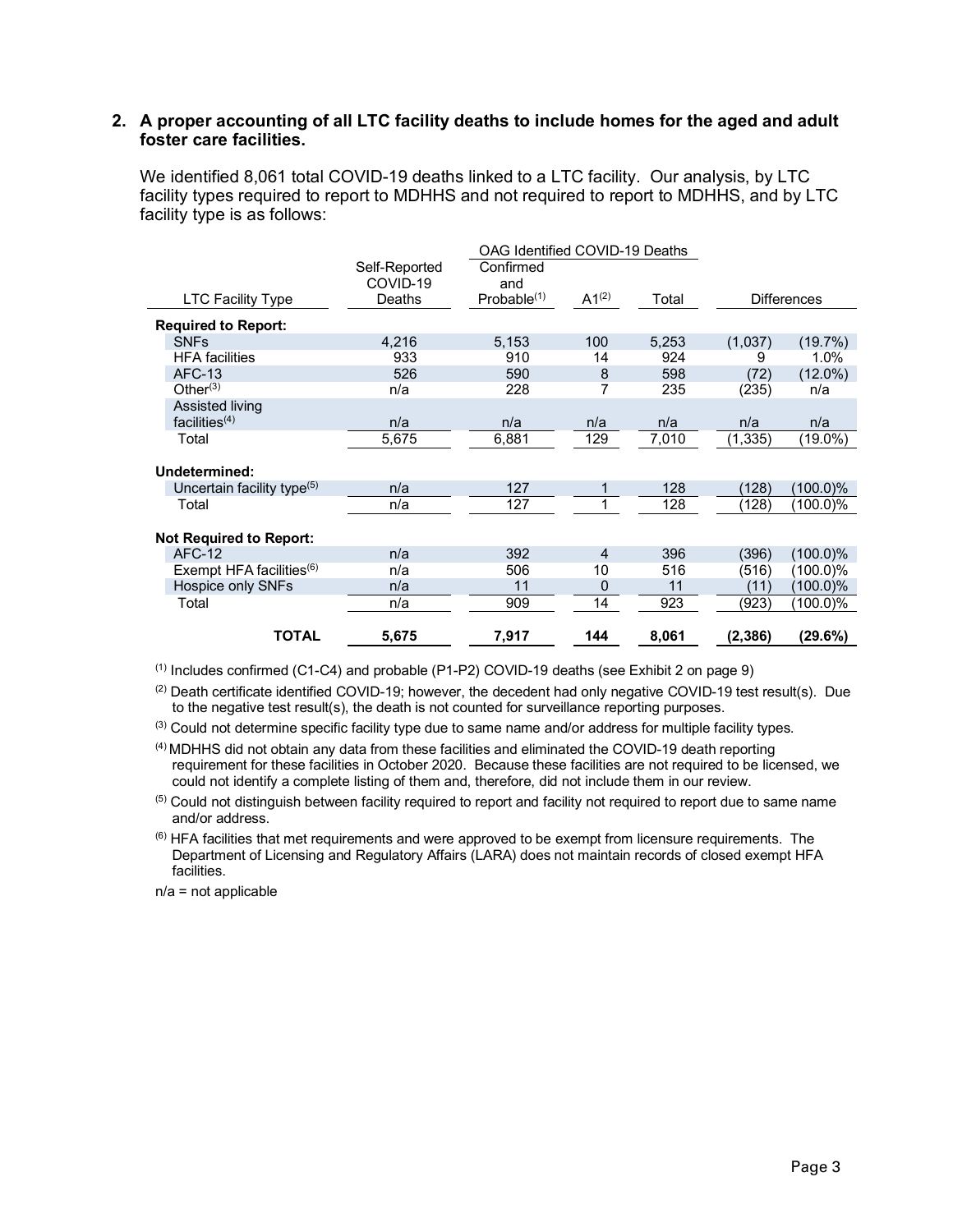To identify COVID-19 deaths linked to an LTC facility, we:

- 1. Compared EDRS data with LTC facility names and addresses obtained from LARA to identify the records where the location of death or current residence identified on the death certificate was an LTC facility.
- 2. Compared MDSS address fields with LTC facility addresses obtained from LARA to identify the records where the residence was an LTC facility.
- 3. Reviewed, when necessary, the remaining EDRS and MDSS records with other MDSS data fields, Medicaid beneficiary data in the Bridges Integrated Automated Eligibility Determination System (Bridges), and Medicaid LTC claims in the Community Health Automated Medicaid Processing System (CHAMPS).

Performing only data analytics results in certain data limitations. We were not able to:

- Identify which LTC COVID-19 deaths were specific to LTC facility residents who were transferred to an LTC hub where they subsequently passed away.
- Differentiate COVID-19 deaths that occurred on campus facilities (multiple buildings and/or wings) between different facility types (SNF, HFA facility, assisted living facility, etc.) with the same address.
- Exclude instances where a resident of an LTC facility tested positive for COVID-19, was discharged from the facility, and passed away at home or another location.
- Identify instances where the LTC facility did not have knowledge of a residents' COVID-19 positive diagnosis prior to transferring the resident to the hospital where the resident passed away from COVID related complications prior to their expected return. Prior knowledge of a residents' COVID-19 positive diagnosis was not included in the initial guidance; however, subsequent guidance required the LTC facility's knowledge for it to be considered an LTC facility COVID-19 death.
- Identify when, where, and how the LTC facility resident contracted the COVID-19 infection.

MDHHS disagreed with our methodology to use the "MDSS Address Fields" as the sole source to identify 1,511 COVID-19 deaths linked to a LTC facility, contending that the address fields are unreliable. We contend the "MDSS Address Fields" is reliable, as follows:

- MDHHS uses MDSS to monitor communicable diseases, including using the address fields for case monitoring, contact tracing, geographic reporting, and outbreak area identification purposes.
- MDSS data, including the address fields, is generally obtained through electronically uploading positive laboratory test result data. Therefore, each data element is as reliable as the next.
- We corroborated at least 85% of the 1,511 addresses in the "MDSS Address Fields" using other MDSS data fields, Medicaid beneficiary data in Bridges, and Medicaid LTC claims in CHAMPS.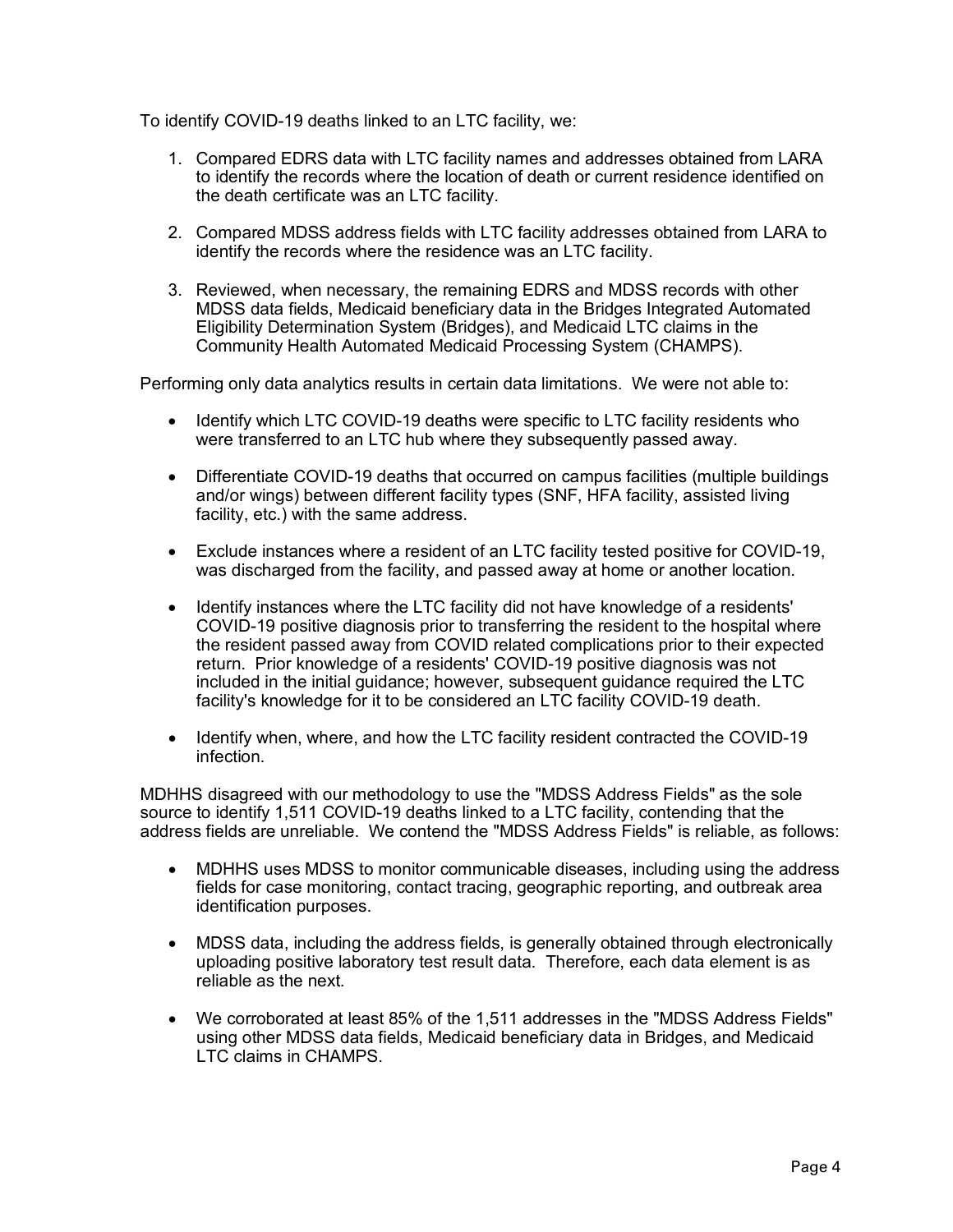The following table summarizes the COVID-19 LTC facility deaths by the source we used to identify them (EDRS, MDSS, Bridges, and CHAMPS):

| LTC Facility Information Identified In |                |                       |             |                |                |                          |       |
|----------------------------------------|----------------|-----------------------|-------------|----------------|----------------|--------------------------|-------|
|                                        |                |                       |             |                |                | <b>Address Fields</b>    |       |
|                                        |                | <b>Address Fields</b> |             |                |                | and Other <sup>(1)</sup> |       |
|                                        | <b>EDRS</b>    |                       |             |                |                |                          |       |
|                                        | and            |                       |             |                |                |                          |       |
| <b>LTC Facility Type</b>               | <b>MDSS</b>    | <b>EDRS</b>           | <b>MDSS</b> | Other $(1)$    | <b>EDRS</b>    | <b>MDSS</b>              | Total |
| <b>Required to Report:</b>             |                |                       |             |                |                |                          |       |
| <b>SNF</b>                             | 2,422          | 1,017                 | 1,095       | 640            | 31             | 48                       | 5,253 |
| <b>HFA</b> facilities                  | 519            | 158                   | 165         | 73             | 3              | 6                        | 924   |
| <b>AFC-13</b>                          | 359            | 105                   | 88          | 34             | 10             | $\overline{2}$           | 598   |
| Other $(2)$                            | 114            | 40                    | 27          | 42             | 12             | $\mathbf 0$              | 235   |
| Assisted living                        |                |                       |             |                |                |                          |       |
| facilities <sup>(3)</sup>              | n/a            | n/a                   | n/a         | n/a            | n/a            | n/a                      | n/a   |
| Total                                  | 3,414          | 1,320                 | 1,375       | 789            | 56             | 56                       | 7,010 |
|                                        |                |                       |             |                |                |                          |       |
| Undetermined:                          |                |                       |             |                |                |                          |       |
| Uncertain facility                     |                |                       |             |                |                |                          |       |
| type <sup>(4)</sup>                    | 66             | 33                    | 11          | 14             | 4              | $\overline{0}$           | 128   |
| Total                                  | 66             | 33                    | 11          | 14             | 4              | $\mathbf 0$              | 128   |
|                                        |                |                       |             |                |                |                          |       |
| <b>Not Required to Report:</b>         |                |                       |             |                |                |                          |       |
| <b>AFC-12</b>                          | 247            | 73                    | 57          | 16             | $\mathbf{1}$   | $\overline{2}$           | 396   |
| Exempt HFA                             |                |                       |             |                |                |                          |       |
| facilities(5)                          | 361            | 82                    | 68          | 3              | $\overline{2}$ | $\mathbf 0$              | 516   |
| Hospice only SNF                       | $\overline{2}$ | 9                     | 0           | $\overline{0}$ | 0              | $\mathbf 0$              | 11    |
| Total                                  | 610            | 164                   | 125         | 19             | 3              | $\overline{2}$           | 923   |
| <b>TOTAL</b>                           | 4,090          | 1,517                 | 1,511       | 822            | 63             | 58                       | 8,061 |

(1) Based on review of additional MDSS data fields, Medicaid beneficiary data in Bridges, and Medicaid LTC claims in CHAMPS.

 $(2)$  Could not determine specific facility type due to same name and/or address for multiple facility types.

 $(3)$  Because these facilities are not required to be licensed, we could not identify a complete listing of them and, therefore, did not include them in our review.

(4) Could not distinguish between facility required to report and facility not required to report due to same name and/or address.

<sup>(5)</sup> HFA facilities that met requirements and were approved to be exempt from licensure requirements. LARA does not maintain records of closed exempt HFA facilities.

n/a = not applicable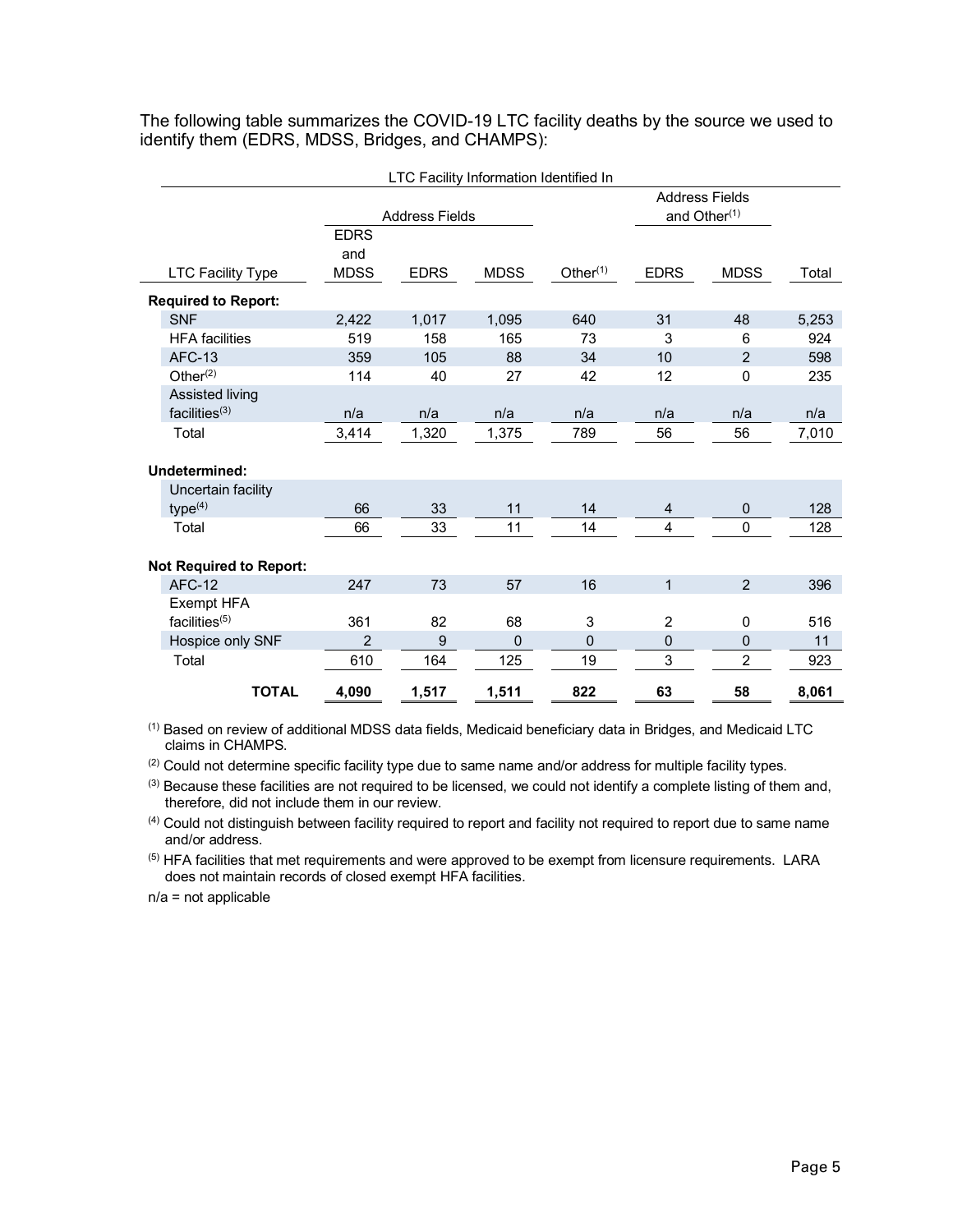#### **3. A review of the MDHHS processes and procedures for obtaining death reports from LTC facilities.**

#### How is a COVID-19 death defined?

COVID-19 deaths identified in MDSS will not directly align with those identified in EDRS because MDHHS used the following methodologies for classifying a COVID-19 death for surveillance and for death certificate reporting purposes:

• MDHHS developed a mortality COVID-19 surveillance protocol based on the CDC case surveillance definitions to track total COVID-19 deaths in MDSS and populate the Michigan Coronavirus Dashboard. Information used to populate and update MDSS as part of case investigations include items such as positive test results, local health department outreach, and death certificate data.

To assist in identifying COVID-19 deaths using the case surveillance definitions, MDHHS conducted the following procedures when EDRS death certificates identified COVID-19 as a cause of death and "natural" as the manner of death, and where the individual was not already identified in MDSS as a COVID-19 death:

- $\circ$  If the decedent had a record in MDSS, MDHHS reviewed the patient status, case disposition, and clinical information; verified the most recent positive test was within 30 days of death; and updated MDSS to indicate the patient was deceased.
- $\circ$  If the decedent did not have a record in MDSS, MDHHS searched COVID-19 negative test results within 90 days of death. If there was a negative test result, MDHHS marked the decedent as not a COVID-19 case due to a negative test result and did not create a record in MDSS. If there was not a negative test result, MDHHS ensured proper death certificate coding and created a new probable COVID-19 record in MDSS.
- Death certificate reporting identifies COVID-19 deaths where the ICD-10 code is U07.1. To ensure that death data is coded consistently nationwide, ICD-10 codes are assigned by the CDC's National Center for Health Statistics based on keyword searches.

## How is an LTC COVID-19 death defined and reported?

Similar to the CDC case surveillance definitions for COVID-19 death reporting requirements, MDHHS guidance required certain LTC facilities to report residents with suspected or COVID-19 positive laboratory test results who died in the facility or another location based on current or subsequent information. The guidance allowed the facilities to exclude residents who were not expected to return to the LTC facility, and for whom the facility was not aware of a resident's positive COVID diagnosis prior to being transferred. Also, minor differences existed, such as MDHHS guidance that residents who recovered from COVID-19 should not be reported if they subsequently passed away, regardless of the CDC's 30-day lookback requirement.

MDHHS guidance required LTC facilities to report the total number of COVID-19 resident deaths and did not require them to report detail information, such as name, date of birth, date of death, or social security number of the deceased resident.

MDHHS provided LTC facilities with access to the data platforms necessary to enable reporting. MDHHS obtained licensure information from LARA and required LTC facilities to register with their respective data platforms. MDHHS provided assistance with the registration and reporting processes as needed.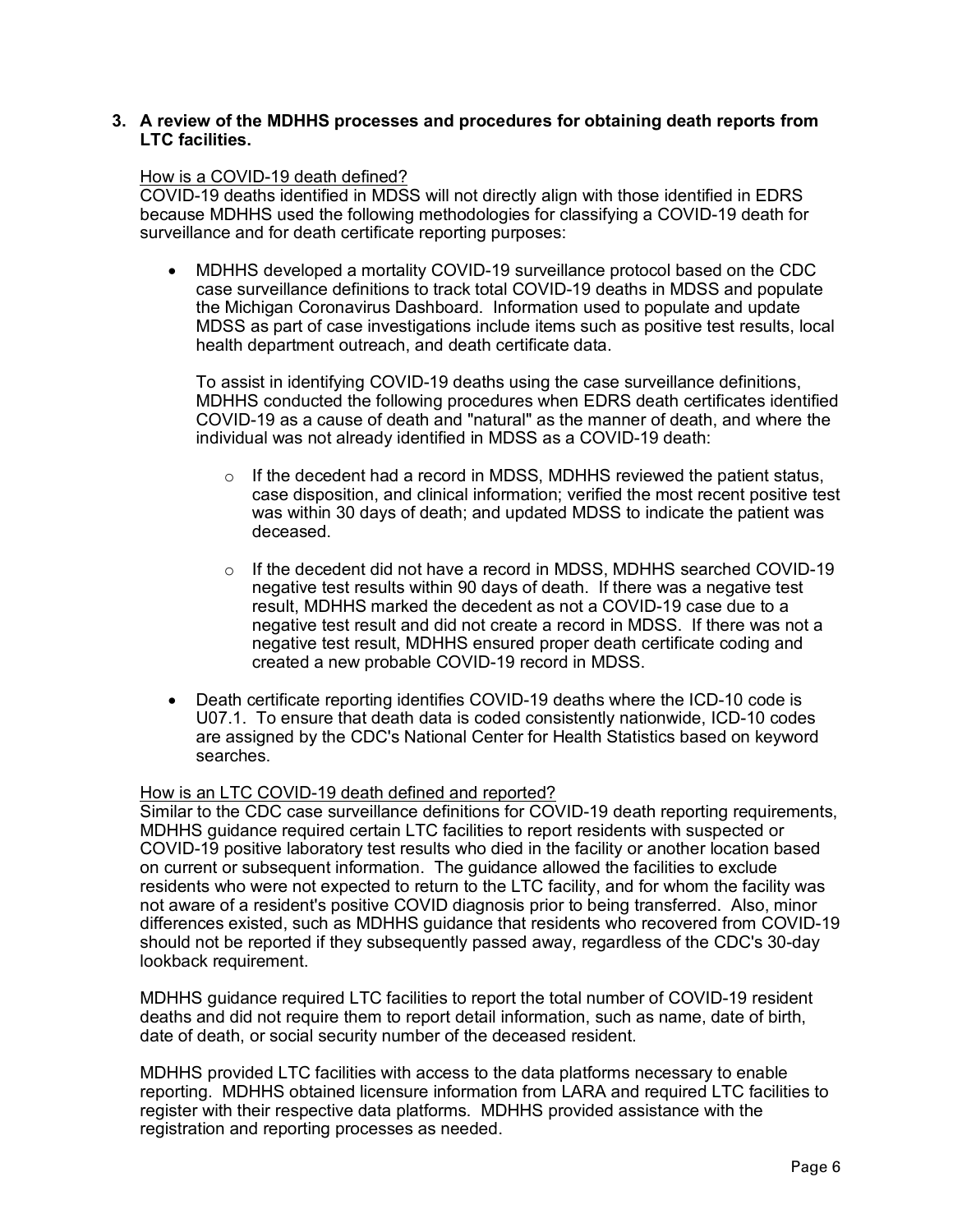What was MDHHS's process for verifying and posting the LTC COVID-19 self-reported deaths to the Michigan Coronavirus Dashboard?

MDHHS conducted high-level reviews to ensure LTC facilities reported and conducted limited data integrity and reasonableness checks on the data reported. MDHHS performed outreach to LTC facilities that did not report or that were flagged during the data integrity review.

In conjunction with Michigan State University Institute for Health Policy, MDHHS published the self-reported LTC facilities' COVID-19 death data on the Michigan Coronavirus Dashboard.

We verified MDHHS accurately posted to the Michigan Coronavirus Dashboard the 5,675 COVID-19 deaths the LTC facilities self-reported as of July 7, 2021.

## **4. A review of the vital records reports that MDHHS at one time cross checked with long-term care facility records (reporting).**

We obtained an understanding of MDHHS's attempt to quantify LTC facility COVID-19 deaths based on EDRS death certificate records. MDHHS used the location of death field to identify COVID-19 deaths that occurred in an LTC facility and used the location of death and resident address fields to identify COVID-19 deaths of LTC facility residents who died in a hospital. MDHHS completed its first attempt on June 10, 2020 for COVID-19 deaths that occurred from March 1, 2020 through June 1, 2020.

MDHHS attempted this review on three different occasions. On its third attempt, MDHHS identified 2,777 LTC facility COVID-19 deaths from January 1, 2020 through January 31, 2021; however, the self-reported LTC facility COVID-19 deaths on the Michigan Coronavirus Dashboard totaled 5,363 for the same period.

MDHHS acknowledged the following limitations with this review:

- Timing difference between the date of death and when the death certificate is completed.
- Data entry challenges, e.g., the location of death and residence/address fields on the death certificate are input fields (not standardized) subject to variations and/or typos (Road, Rd., RD, etc.). Also, a family member or friend may have provided the decedent's address as their previous home address instead of the current address.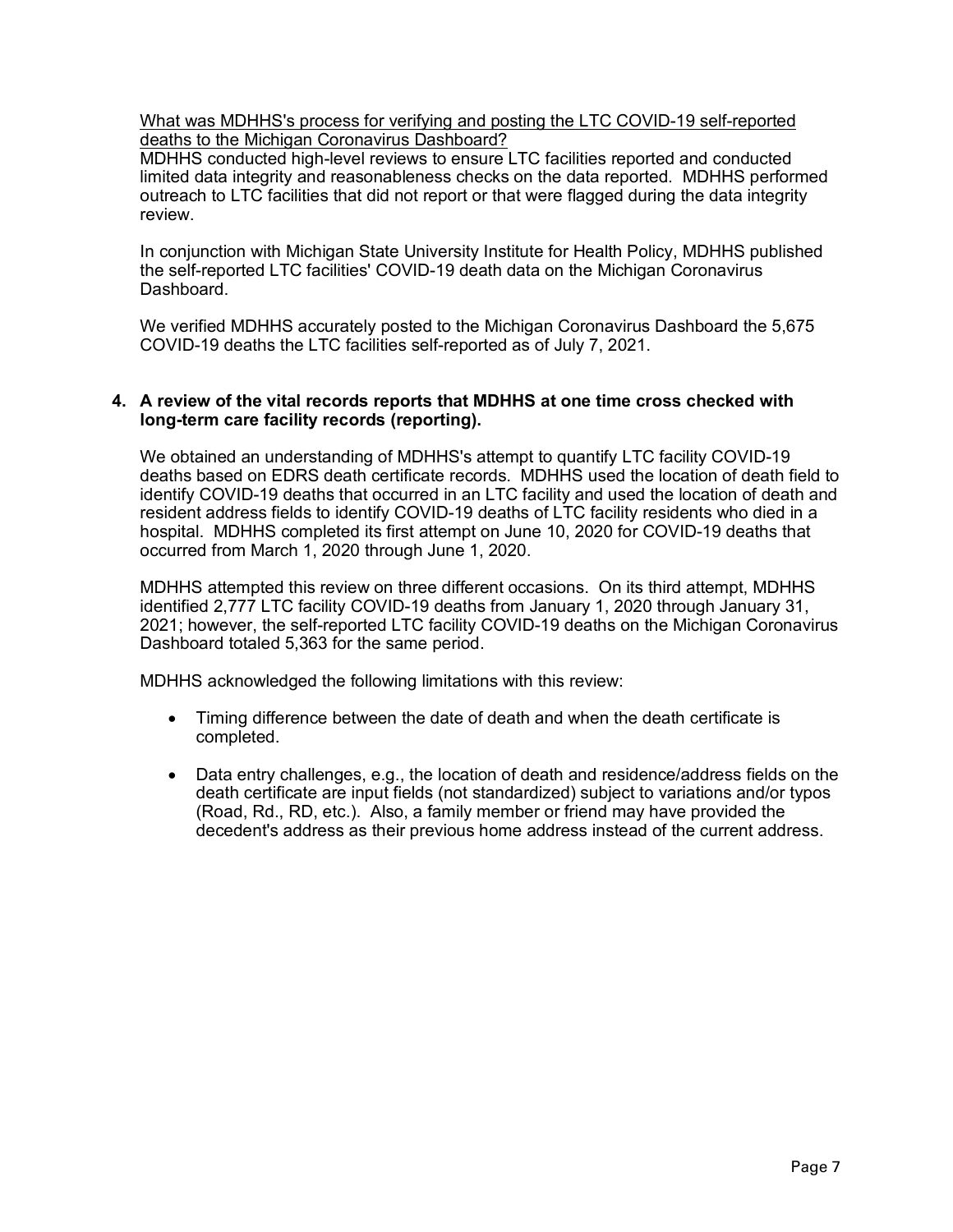

# **Long-Term Care Facility Information**

The following table identifies Michigan's population of long-term care (LTC) facilities as of July 29, 2021, and when they were first required to report COVID-19 deaths:

|                                  |                                     | Number of                   |                                     |                            |                      |  |
|----------------------------------|-------------------------------------|-----------------------------|-------------------------------------|----------------------------|----------------------|--|
| <b>LTC Facility Type</b>         | Date First<br>Required to<br>Report | Active<br><b>Facilities</b> | Closed<br>Facilities <sup>(1)</sup> | Total<br><b>Facilities</b> | Total<br><b>Beds</b> |  |
| <b>Required to Report:</b>       |                                     |                             |                                     |                            |                      |  |
| <b>SNF</b>                       | April 21, 2020                      | 447                         | 4                                   | 451                        | 46,729               |  |
| <b>HFA</b>                       | May 22, 2020                        | 309                         |                                     | 316                        | 23,452               |  |
| <b>AFC-13</b>                    | May 22, 2020                        | 606                         | 20                                  | 626                        | 12,099               |  |
| Assisted living facilities $(2)$ | May 22, 2020                        | n/a                         | n/a                                 | n/a                        | n/a                  |  |
| Total                            |                                     | 1,362                       | 31                                  | 1,393                      | 82,280               |  |
| <b>Not Required to Report:</b>   |                                     |                             |                                     |                            |                      |  |
| <b>AFC-12</b>                    |                                     | 3,437                       | 618                                 | 4,055                      | 25,192               |  |
| Exempt $HFA^{(3)}$               |                                     | 206                         | n/a                                 | 206                        | 27.855               |  |
| Hospice only SNF                 |                                     |                             |                                     | 8                          | 98                   |  |
| Total                            |                                     | 3,650                       | 619                                 | 4,269                      | 53,145               |  |

 $(1)$  Facilities closed as of July 29, 2021, however, that had been active at some time from January 1, 2020 through July 28, 2021.

<sup>(2)</sup> MDHHS did not obtain any data from these facilities and eliminated the COVID-19 death reporting requirement for these facilities in October 2020. Because these facilities are not required to be licensed, we could not identify a complete listing of them.

(3) HFA facilities that met requirements and were approved to be exempt from licensure requirements. LARA does not maintain records of closed exempt HFA facilities.

n/a = not applicable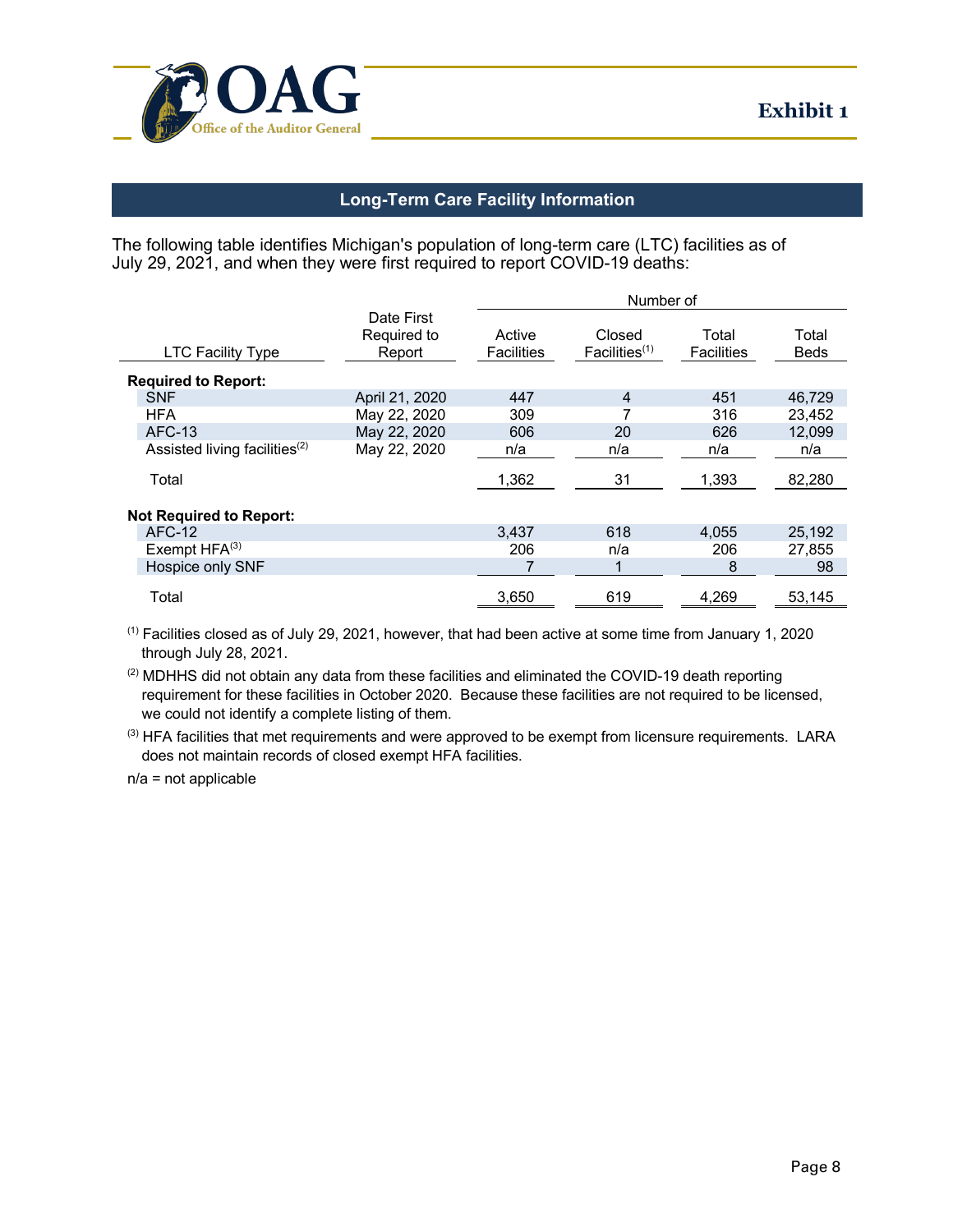

# **OAG Methodology to Identify COVID-19 Deaths**

#### **1. Populations based on MDHHS's Mortality COVID-19 Surveillance Protocol**

Confirmed Deaths:

- C-1 Confirmed COVID-19 cases in MDSS that have been marked as deceased as the result of case investigation.
- C-2 Decedents with a death certificate that identifies a term related to COVID-19 (in Part I or Part II) and are confirmed COVID-19 cases in MDSS, but they were not yet marked as deceased in MDSS.
- C-3 Decedents with pending causes of death that are confirmed cases in MDSS, but they were not yet marked as deceased in MDSS.
- C-4 Decedents with death certificates that do not specifically list a term related to COVID-19 (in Part I or II) that are confirmed cases in MDSS, but they were not yet marked as deceased in MDSS *IF* they died within 30 days of symptom onset (or referral date if symptom onset is not available) *AND* died in a manner of death deemed to be "natural" on the death certificate.

Probable Deaths:

- P-1 Cases that meet the probable COVID-19 case\* definition while alive and have subsequently died, as captured by MDSS.
- P-2 Death certificates that list a term related to COVID-19 (in Part I or Part II) where there is no available evidence of a confirmatory test result (positive or negative).

When MDHHS identified a COVID-19 death using methodology items C2, C3, C4, or P2, MDHHS updated the record in MDSS to reflect either a C1 or P1 record. Therefore, ultimately all items reported on the Michigan Coronavirus Dashboard are either a C1 or P1 record in MDSS.

## **2. OAG Additional Population**

A-1 Death certificate identified COVID-19; however, the decedent had only negative COVID-19 test results. Due to the negative test result, the death is not counted for surveillance reporting purposes; however, the death certificate does meet COVID-19 death certificate reporting.

Source: The OAG compiled the information based on various sources obtained from MDHHS.

*\* See glossary at end of letter for definition.*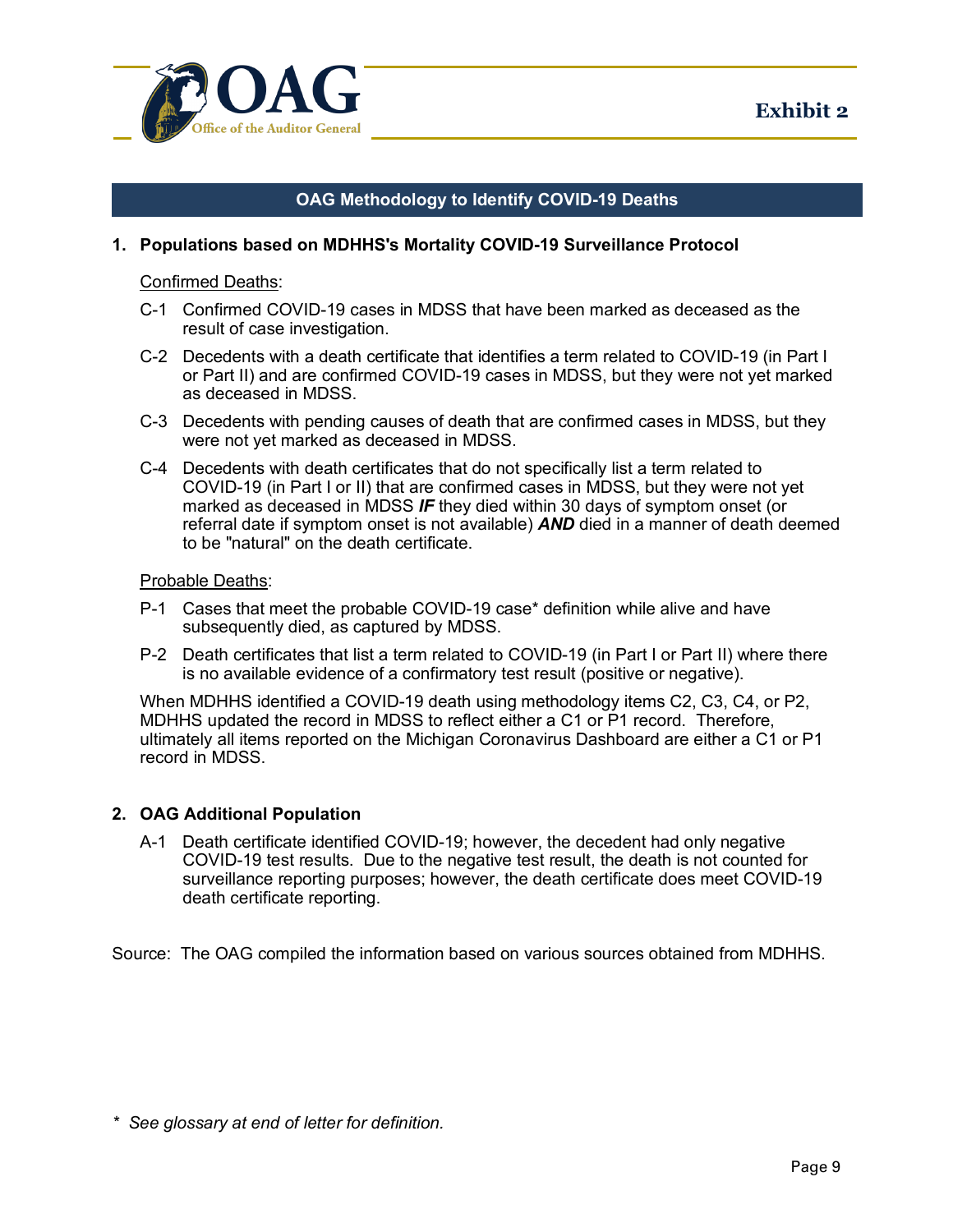

| adult foster care<br>facilities | Facilities and foster care family homes for adults who are aged,<br>mentally ill, developmentally disabled, or physically disabled who<br>require supervision on an ongoing basis but who do not require<br>continuous nursing care.                                                                                                                                                                                                                                                                                                        |  |  |  |
|---------------------------------|---------------------------------------------------------------------------------------------------------------------------------------------------------------------------------------------------------------------------------------------------------------------------------------------------------------------------------------------------------------------------------------------------------------------------------------------------------------------------------------------------------------------------------------------|--|--|--|
| <b>AFC-12</b>                   | Adult foster care facilities licensed for 12 or fewer beds.                                                                                                                                                                                                                                                                                                                                                                                                                                                                                 |  |  |  |
| <b>AFC-13</b>                   | Adult foster care facilities licensed for 13 or more beds.                                                                                                                                                                                                                                                                                                                                                                                                                                                                                  |  |  |  |
| assisted living<br>facilities   | Unlicensed establishments that offer community-based residential<br>care for at least three unrelated adults who are either over the age of<br>65 or need assistance with activities of daily living including<br>personal, supportive, and intermittent health-related services<br>available 24-hours a day.                                                                                                                                                                                                                               |  |  |  |
| <b>Bridges</b>                  | Bridges Integrated Automated Eligibility Determination System.                                                                                                                                                                                                                                                                                                                                                                                                                                                                              |  |  |  |
| case surveillance               | Case surveillance is foundational to public health practice. It helps<br>to understand diseases and their spread and determine appropriate<br>actions to control outbreaks. Case surveillance occurs each time<br>public health agencies at the local, state, or national levels collect<br>information about a case or person diagnosed with a disease or<br>condition that poses a serious health threat to Americans. These<br>diseases and conditions include infectious diseases, foodborne<br>outbreak, and noninfectious conditions. |  |  |  |
| <b>CDC</b>                      | Centers for Disease Control and Prevention.                                                                                                                                                                                                                                                                                                                                                                                                                                                                                                 |  |  |  |
| <b>CHAMPS</b>                   | Community Health Automated Medicaid Processing System.                                                                                                                                                                                                                                                                                                                                                                                                                                                                                      |  |  |  |
| clinical criteria               | Criteria including:                                                                                                                                                                                                                                                                                                                                                                                                                                                                                                                         |  |  |  |
|                                 | Acute onset or worsening of at least two of the following<br>$\bullet$<br>symptoms or signs: fever (measured or subjective), chills,<br>rigors, myalgia, headache, sore throat, nausea or vomiting,<br>diarrhea, fatigue, congestion or runny nose; or<br>Acute onset or worsening of any one of the following<br>symptoms or signs: cough, shortness of breath, difficulty of<br>breathing, olfactory disorder, taste disorder, confusion or<br>change in mental state, persistent pain or pressure in the                                 |  |  |  |
|                                 | chest, pale, gray, or blue-colored skin, lips, or nail beds,<br>depending on skin tone, inability to walk; or                                                                                                                                                                                                                                                                                                                                                                                                                               |  |  |  |
|                                 | Severe respiratory illness with at least one of the following:<br>$\bullet$<br>clinical or radiographic evidence of pneumonia, acute<br>respiratory distress syndrome (ARDS)                                                                                                                                                                                                                                                                                                                                                                |  |  |  |
| <b>CMS</b>                      | <b>Centers for Medicare and Medicaid Services.</b>                                                                                                                                                                                                                                                                                                                                                                                                                                                                                          |  |  |  |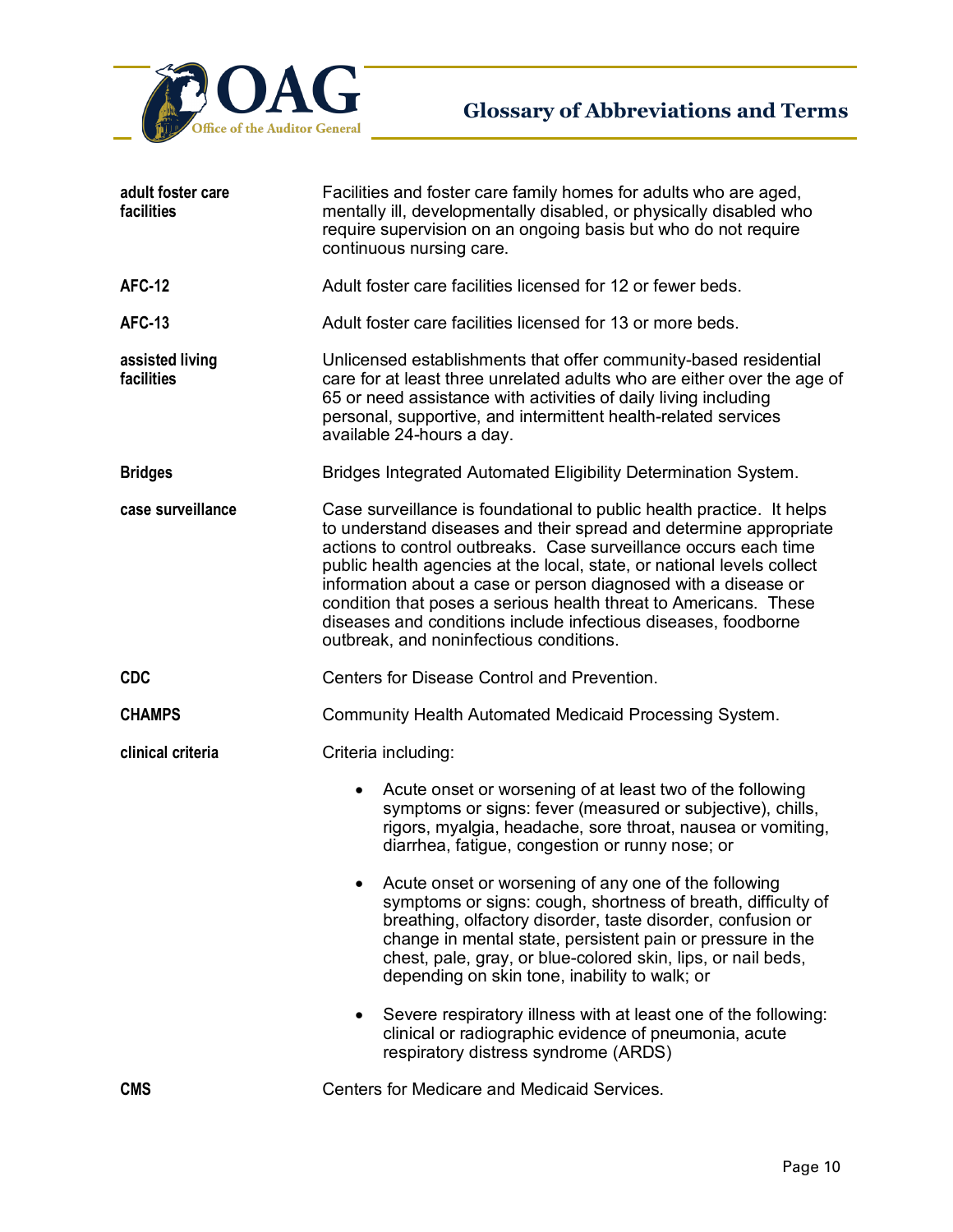| confirmed COVID-19<br>case                                      | A COVID-19 case that meets confirmatory laboratory evidence.<br>Confirmatory laboratory evidence is either the detection of SARS-<br>CoV-2 ribonucleic acid in a post-mortem respiratory swab or clinical<br>specimen using a diagnostic molecular amplification test performed<br>by a Clinical Laboratory Improvement Amendments-certified<br>provider or detection of SARS-CoV-2 by genomic sequencing.                                                                                                                                       |
|-----------------------------------------------------------------|--------------------------------------------------------------------------------------------------------------------------------------------------------------------------------------------------------------------------------------------------------------------------------------------------------------------------------------------------------------------------------------------------------------------------------------------------------------------------------------------------------------------------------------------------|
| <b>Electronic Death</b><br><b>Registration System</b><br>(EDRS) | A Web-based system that allows funeral directors, physicians,<br>medical examiners, and state and local registrars to complete the<br>death certificate process electronically.                                                                                                                                                                                                                                                                                                                                                                  |
| epidemiologic linkage                                           | One or both of the following exposures in the prior 14 days: close<br>contact with a confirmed or probable COVID-19 case; or a member<br>of an exposed risk cohort as defined by public health authorities<br>during an outbreak or during high community transmission.                                                                                                                                                                                                                                                                          |
| home for the aged<br>(HFA) facility                             | A supervised personal care facility at a single address, other than a<br>hotel, adult foster care facility, hospital, nursing home, or county<br>medical care facility that provides room, board, and supervised<br>personal care to 21 or more unrelated, nontransient individuals<br>55 years of age or older. Home for the aged includes a supervised<br>personal care facility for 20 or fewer individuals 55 years of age or<br>older if the facility is operated in conjunction with and as a distinct<br>part of a licensed nursing home. |
| <b>LARA</b>                                                     | Department of Licensing and Regulatory Affairs.                                                                                                                                                                                                                                                                                                                                                                                                                                                                                                  |
| long-term care (LTC)<br>facility                                | A skilled nursing facility, nursing home, home for the aged, adult<br>foster care facility, or assisted living facility.                                                                                                                                                                                                                                                                                                                                                                                                                         |
| <b>MDHHS</b>                                                    | Michigan Department of Health and Human Services.                                                                                                                                                                                                                                                                                                                                                                                                                                                                                                |
| <b>Michigan Disease</b><br><b>Surveillance System</b><br>(MDSS) | A Web-based communicable disease reporting system.                                                                                                                                                                                                                                                                                                                                                                                                                                                                                               |
| nursing home or<br>skilled nursing facility<br>(SNF)            | A nursing care facility, including a county medical facility, that<br>provides organized nursing care and medical treatment to 7 or more<br>unrelated individuals suffering or recovering from illness, injury, or<br>infirmity.                                                                                                                                                                                                                                                                                                                 |
| <b>Novel coronavirus</b><br>(COVID-19)                          | Coronavirus infectious respiratory disease caused by the<br>SARS-CoV-2 virus.                                                                                                                                                                                                                                                                                                                                                                                                                                                                    |
| presumptive<br>laboratory evidence                              | Detection of SARS-CoV-2 specific antigen in a post-mortem<br>obtained respiratory swab or clinical specimen using a diagnostic<br>test performed by a CLIA-certified provider.                                                                                                                                                                                                                                                                                                                                                                   |
| probable COVID-19<br>case                                       | A COVID-19 case that meets clinical criteria and epidemiologic<br>linkage with no confirmatory laboratory testing performed for severe<br>acute respiratory syndrome coronavirus 2 (SARS-CoV-2), meets<br>presumptive laboratory evidence, or meets vital records criteria with<br>no confirmatory laboratory evidence for SARS-CoV-2.                                                                                                                                                                                                           |
| public health<br>surveillance                                   | The ongoing, systematic collection, analysis, and interpretation of<br>health-related data essential to planning, implementation, and<br>evaluation of public health practice.                                                                                                                                                                                                                                                                                                                                                                   |